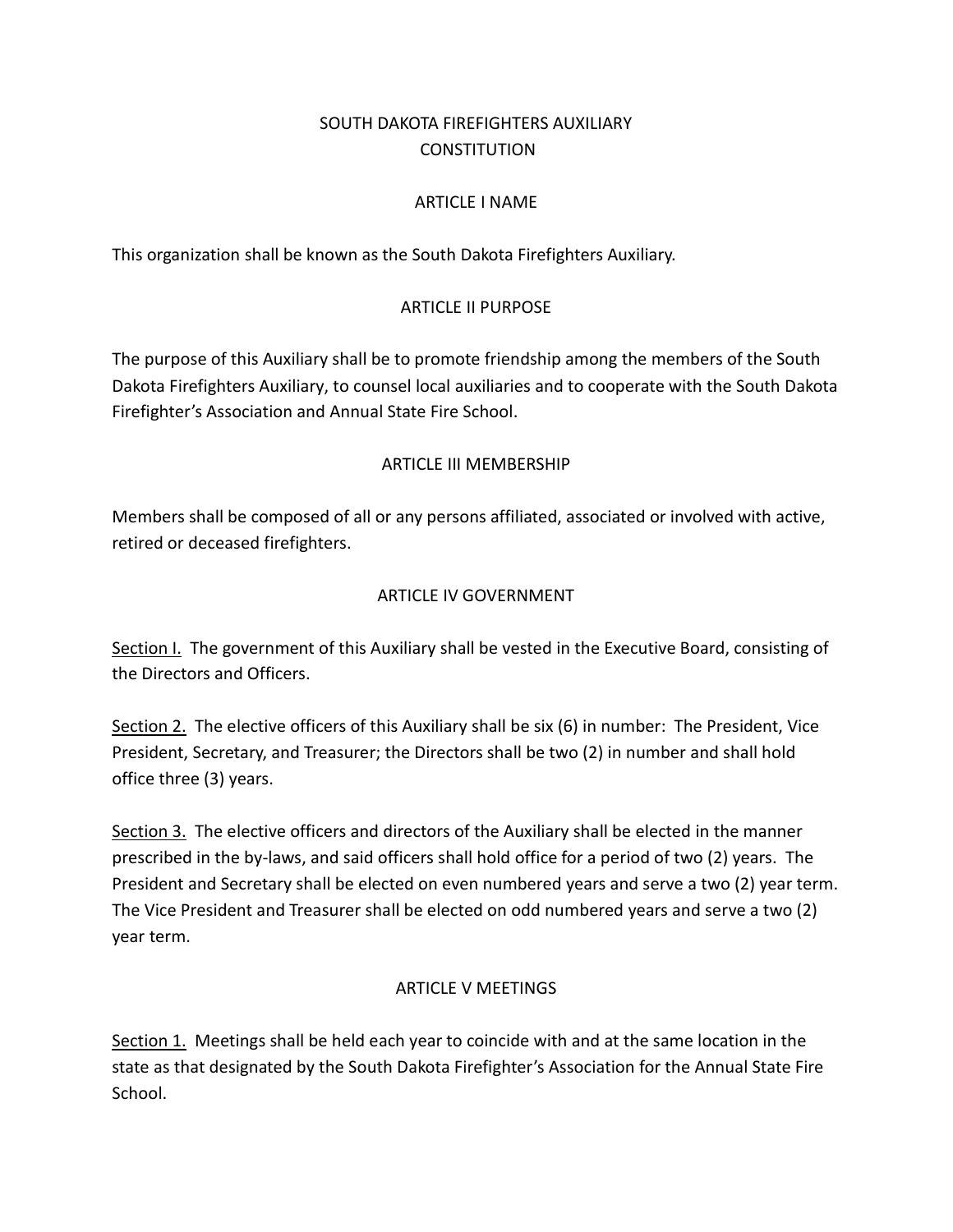Section 2. The Executive Board shall, in addition to meeting at the time of the Annual State Fire School, shall be available to report to the South Dakota Firefighter's Association meetings for the Annual State Fire School.

Section 3. Special Meetings of the Executive Board may be called by the President upon the request of three (3) said Board members, who set forth good and reasonable cause for calling same.

### ARTICLE VI AMENDMENTS

Section 1. This constitution may be amended at an Annual Meeting by a majority vote of those active members present.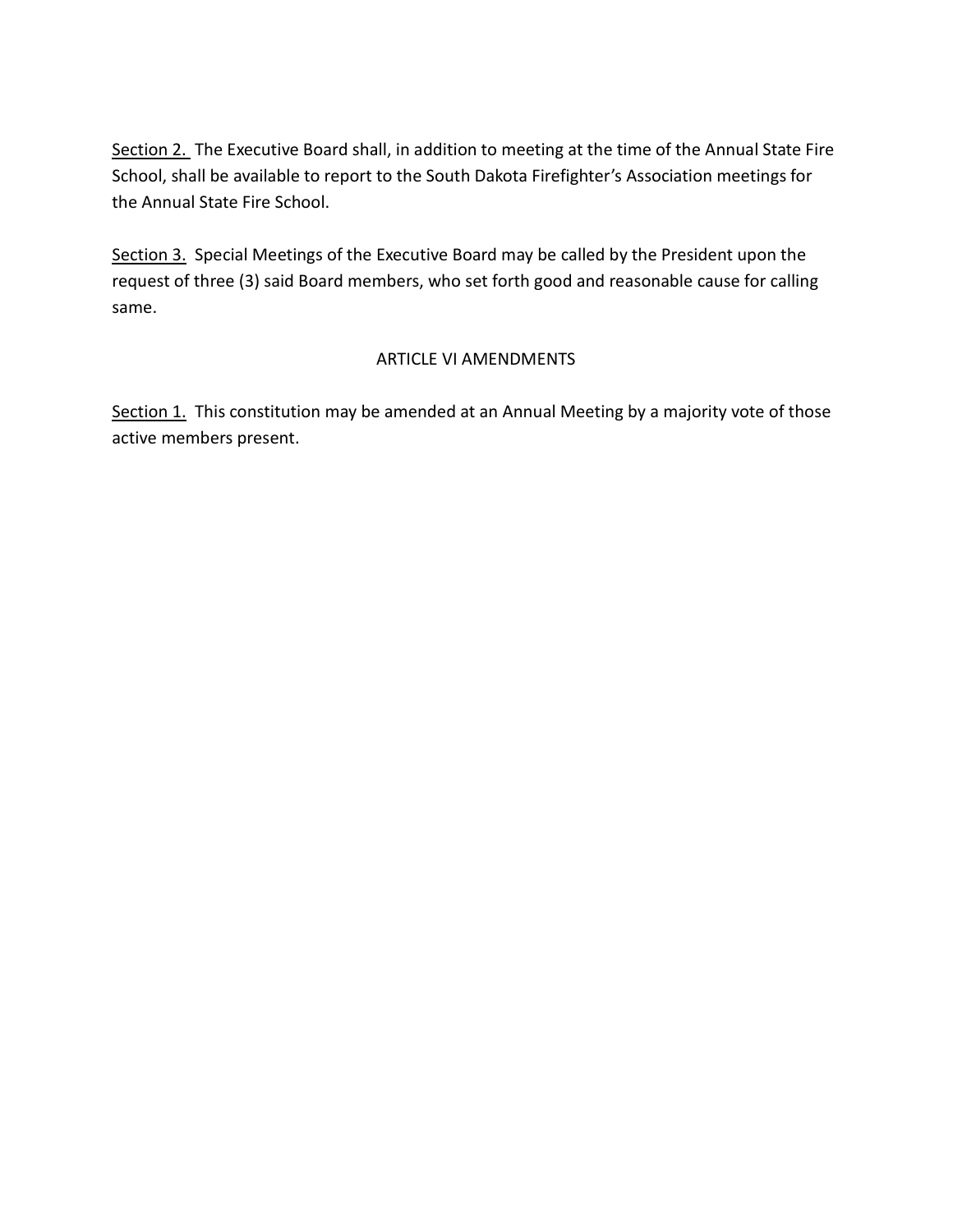## SOUTH DAKOTA FIREFIGHTERS AUXILIARY BY-LAWS

#### ARTICLE I – MEMBERSHIP

Section 1. Active Membership to the South Dakota Firefighters Auxiliary will be granted upon payment of yearly dues, which will entitle said member to one vote.

Section 2. All applicants for Active Membership shall have reached the age of sixteen (16) years.

#### ARTICLE II – DUES

Section 1. The dues for the South Dakota Firefighters Auxiliary shall be \$25 per calendar year, thus entitling members to one vote at the annual meeting and the AD&D and line of duty insurance offered by the South Dakota Firefighter's Association. These dues are not subject to any pro-rating schedule.

Section 2. State Membership Dues shall be payable in full at the time of registration at each Annual State Fire School.

Section 3. Members not attending the annual meeting, but desirous to maintaining continuous membership in the Auxiliary, shall remit dues to the Treasurer.

Section 4. The Treasurer or Secretary shall, upon receipt of State Membership dues from members, issue membership cards electronically as receipts. Upon request, membership cards shall be issued to members.

#### ARTICLE III – GOVERNMENT

Section 1. The government of this Auxiliary shall be vested in the Executive Board, subject to the will of the membership.

Section 2. Funds of the Auxiliary may be drawn from the bank in which they are in deposit by signature of either the Treasurer or the President.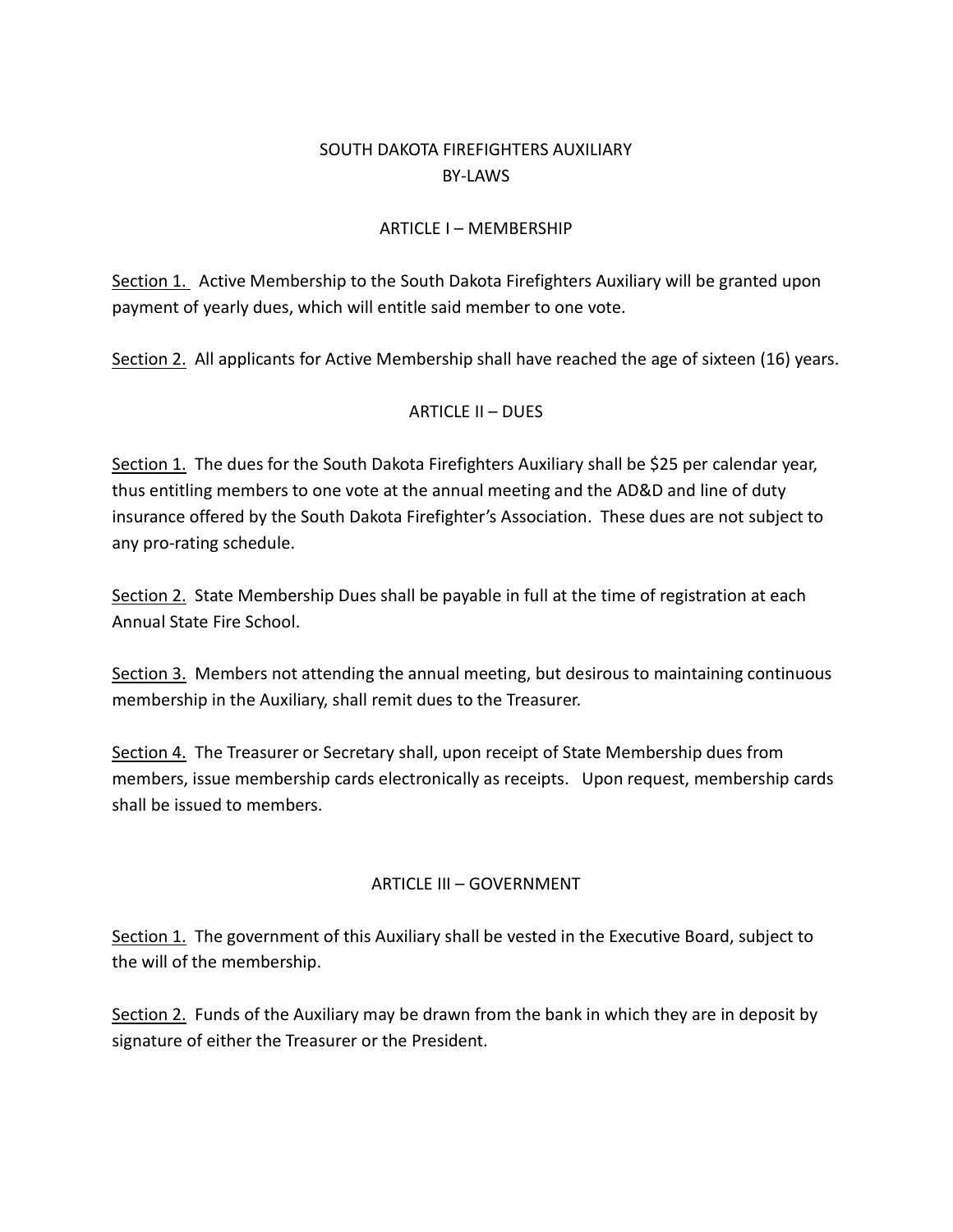Section 3. Board members must participate in all meetings of the Auxiliary. The President may excuse a reasonable absence, if notified prior to the meeting. An unexcused absence shall automatically result in the termination of said officer or director and the resulting vacancy shall be filled by a vote of the Executive Board, such appointee to serve the balance of the term of office.

Section 4. The fiscal year of the South Dakota Firefighter's Auxiliary shall be from June 1 to May 31.

## ARTICLE IV – ELECTION

Section 1. A Nominating Committee of two (2) Active Members shall be selected by the President to name a slate of candidates for each elective office of the Auxiliary.

Section 2. The Nominating Committee shall be named and posted at the place of registration of the Annual State Fire School, no later than Friday at 12:00 p.m.

Section 3. The Nominating Committee shall announce the names of candidates and shall have posted same at annual meeting site.

Section 4. Nominations from the floor shall be accepted for each elective office and for Director at the Annual Meeting.

Section 5. To be eligible for election to an office, the candidate must be a paid up member of the South Dakota State Auxiliary in good standing.

Section 6. To be eligible for election to the position of President, the candidate must be a current board member in good standing for not less than two years prior to being elected to President.

Section 7. If possible, no two (2) elective Officers or Directors from the same Department or Auxiliary shall hold office in the South Dakota Firefighters Auxiliary during the same term.

Section 8. The elective officers may be re-elected, thus holding office for more than one term.

Section 9. There will, at the Annual Meeting, be no voting by proxy but members can be present in person or electronically at the meeting to cast a vote.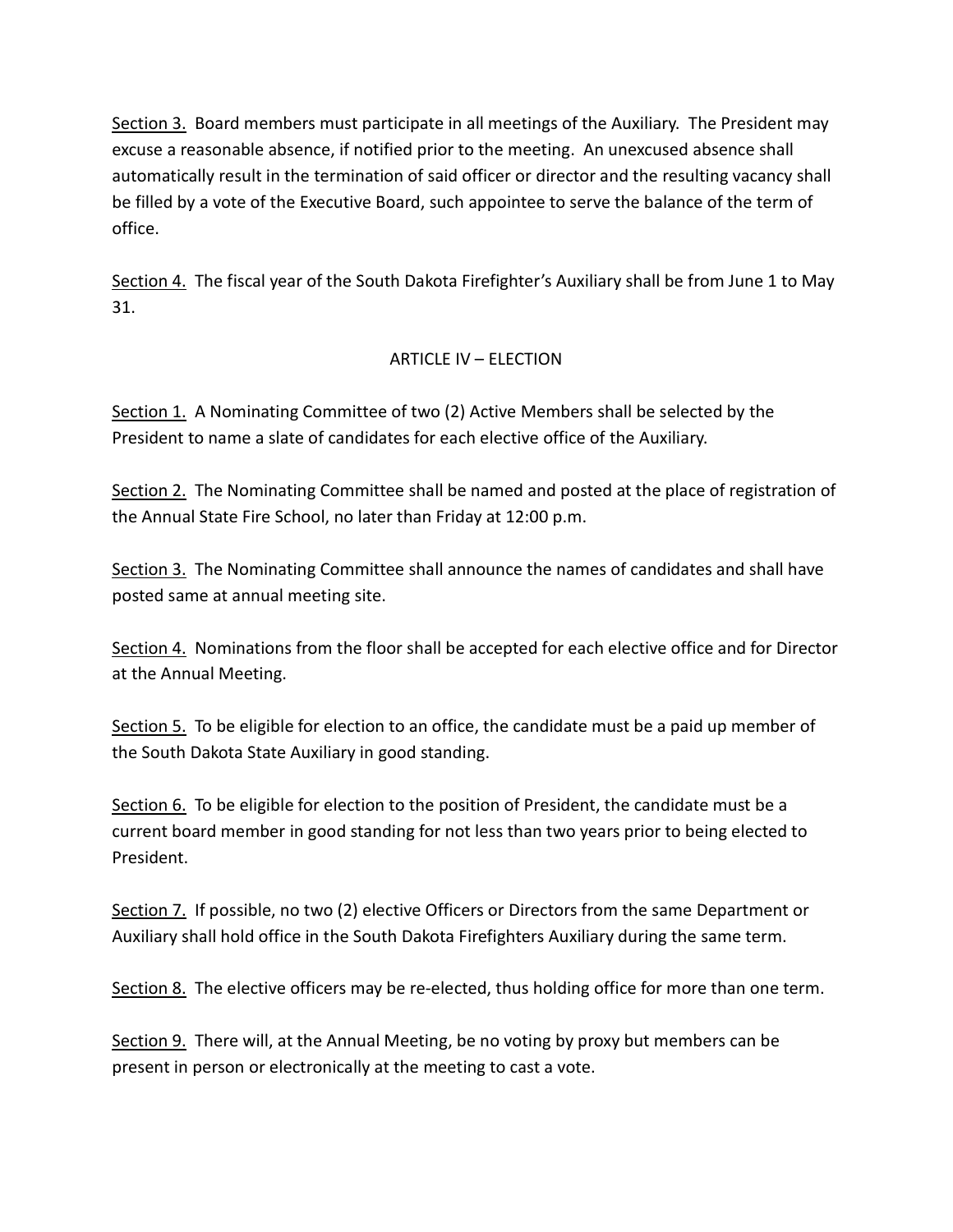Section 10. The Officers and Directors shall be elected by a plurality of Active Members in person or electronically at the Annual Meeting.

Section 11. The New Officers and Directors shall take over their duties for the term for which elected on the first day of July following each Annual election.

## ARTICLE V – DUTIES OF OFFICERS

Section 1. The duties of the President shall be:

- A. To preside at all meetings in person or electronically, including those of the Executive Board.
- B. To provide for an annual audit.
- C. Direct meetings following simple Robert's Rules of Order.
- D. To call special meetings including those of the Executive Board.
- E. To make a yearly report at the Annual Meeting.
- F. To sign with the Treasurer contracts, vouchers, warrants and all legal documents of the Auxiliary.
- Section 2. The duties of the Vice President shall be:
	- A. To acquaint herself with the duties of the President, thus being able to preside in the absence of the President.
	- B. To assist the President in any work so designated.
- Section 3. The duties of the Secretary shall be:
	- A. To keep an accurate record of all the proceedings of all meetings, including electronic, of the organization of the Executive Board.
	- B. To keep all records of the Auxiliary properly filed.
	- C. To do all the necessary correspondence of the Auxiliary.
	- D. To keep a true and correct record of all transactions.
	- E. To keep a correct list of all members of the South Dakota Firefighters Auxiliary.
	- F. To make a report at the Annual Meeting.
	- G. To perform such duties as maybe imposed upon her office.

Section 4. The duties of the Treasurer shall be: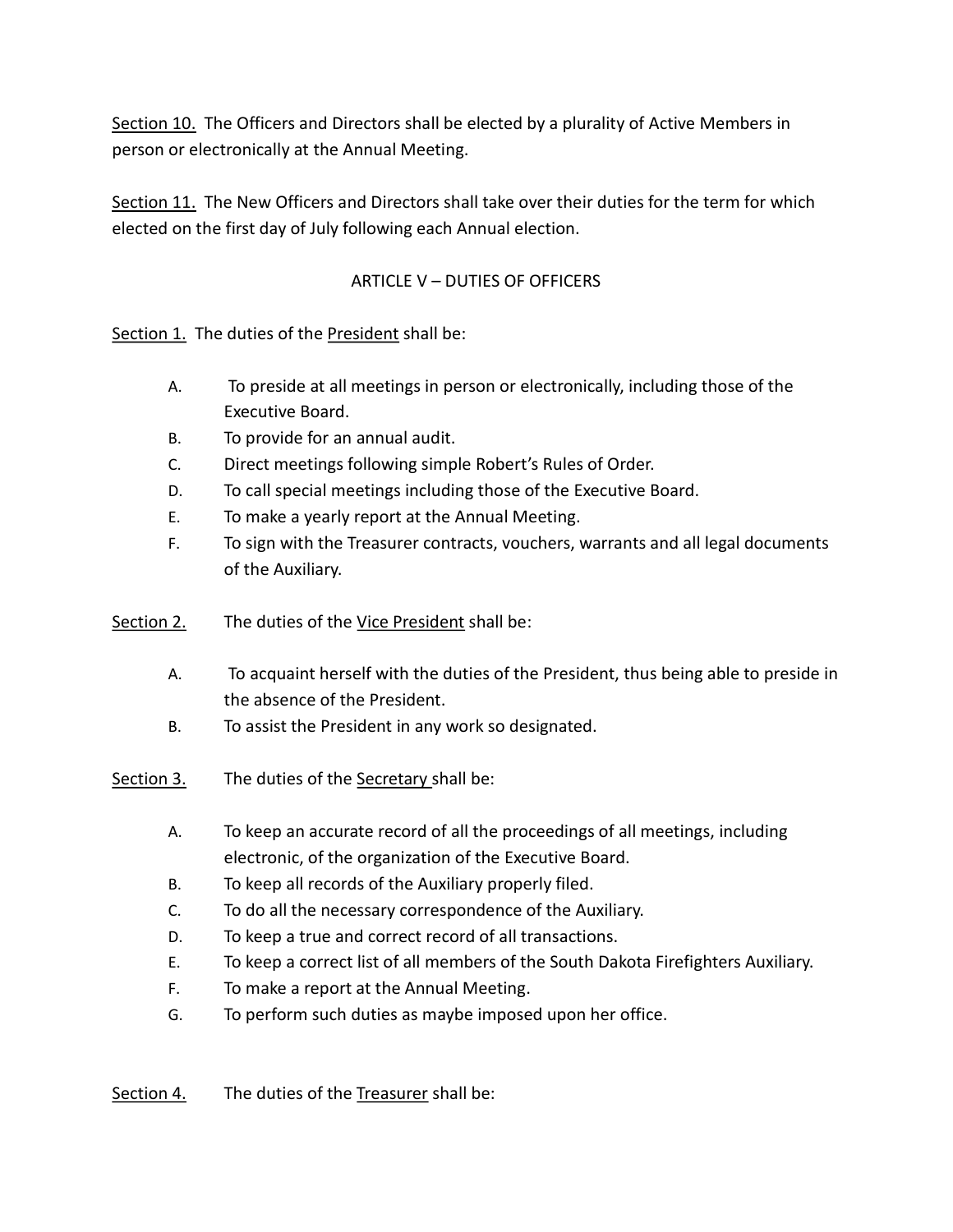- A. To receive and collect all dues and assessments.
- B. To give receipts for all moneys received.
- C. To pay out money only upon the orders of the Executive Board.
- D. To keep a true and correct record of all money received and disbursed, and of all business transactions pertaining to the office.
- E. To make an itemized statement of all receipts to the Executive Board.
- F. To make a report at the Annual Meeting.
- G. To sign in conjunction with the President any and all contracts, vouchers, warrants and legal documents of the Auxiliary.
- Section 5. The duties of the Executive Board shall be:
	- A. To meet before each Annual Meeting or at the call of the President.
	- B. To attend, in person or electronically, the Mid-Winter Meeting to assist in the making of plans for the Annual Meeting.
	- C. To transact all business of the Auxiliary during the time intervening between Annual Meetings.
	- D. To assist the President in making appointments and to approve the same.
	- E. To approve or reject all bills of the Auxiliary.

#### ARTICLE VI - RULES OF ORDER

This Auxiliary shall be governed by its Constitution and By-laws.

## ARTICLE VII – QUORUM

Four (4) members of the Executive Board shall constitute a quorum of that body to transact any business that may properly come before them.

#### ARTICLE VIII – COMMITTEES

Auditing Committee: At the Annual Fire School, an Auditing Committee of two (2) volunteer Active Members from differing departments of the Auxiliary, will properly audit the books and business transactions of the Auxiliary's Treasurer and published in the Secretary's minutes. This committee shall report to the Annual Meeting the results of their audit.

By-Law Committee: The Executive Board shall, on the first day of the Annual Fire School, appoint a By-Law Committee of the Vice President of the Executive Board, a Board Member at